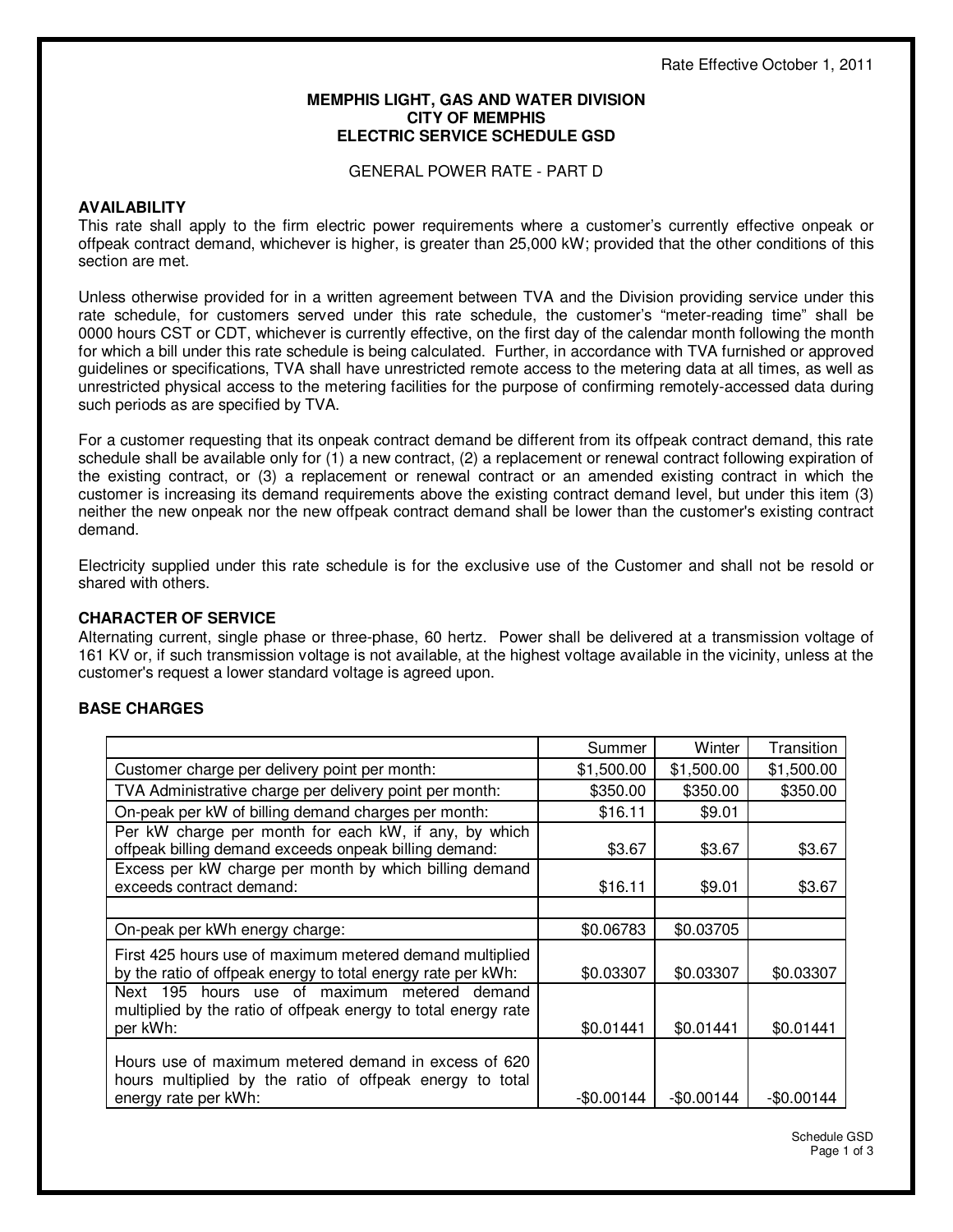#### **TENNESSEE VALLEY AUTHORITY FUEL COST AND PURCHASED POWER ADJUSTMENT RIDER**

The above rates are subject to adjustment under the provisions of the Tennessee Valley Authority Fuel Cost and Purchased Power Adjustment Rider.

## **ADJUSTMENT**

The base demand and energy charges shall be increased or decreased in accordance with the current Adjustment Addendum published by TVA. (In addition, such charges shall be increased or decreased to correspond to increases or decreases determined by TVA in the value of the hydro generation benefit allocated to residential customers.)

## **DETERMINATION OF SEASONAL PERIODS**

Summer Period shall mean the June, July, August, and September billing months. Winter Period shall mean the December, January, February, and March billing months. Transition Period shall mean the April, May, October, and November billing months.

## **DETERMINATION OF ONPEAK AND OFFPEAK HOURS**

Except for Saturdays and Sundays and the weekdays that are observed as Federal holidays for New Year's Day, Memorial Day, Independence Day, Labor Day, Thanksgiving Day, and Christmas Day, onpeak hours for each day shall be from 1 p.m. to 7 p.m. during the Summer Period and from 4 a.m. to 10 a.m. during the Winter Period. For the Summer Period and the Winter Period, all other hours of each day that are not otherwise defined as onpeak hours and all hours of such excepted days shall be offpeak hours. For the Transition Period, all hours shall be offpeak hours. Such times shall be Central Standard Time or Central Daylight Time, whichever is then in effect. Said onpeak and offpeak hours are subject to change by TVA. In the event TVA determines that such changed onpeak and offpeak hours are appropriate, it shall so notify Division at least 12 months prior to the effective date of such changed hours, and Division shall promptly notify customer.

#### **DETERMINATION OF ONPEAK AND OFFPEAK DEMANDS, MAXIMUM METERED DEMAND, AND ENERGY AMOUNTS**

The onpeak and offpeak kWh for any month shall be the energy amounts taken during the respective hours of the month designated under this rate schedule as onpeak and offpeak hours; provided, however, that notwithstanding the metered energy amount, the offpeak energy for any month shall in no case be less than the product of (1) the offpeak billing demand as calculated in the last sentence of the paragraph below and (2) 110 hours (reflecting a 15 percent load factor applied to the average number of hours in a month).

Division shall meter the onpeak and offpeak demands in kW of all customers taking service under this rate schedule. The onpeak metered demand and offpeak metered demand for any month shall be determined separately for the respective hours of the month designated under this rate schedule as onpeak and offpeak hours and in each case shall be the highest demand during any 30-consecutive-minute period beginning or ending on a clock hour of the month of the load metered in kW, and, except as provided below in this section, such amounts shall be used as the onpeak and offpeak billing demands. The maximum metered demand for any month shall be the higher of (1) the highest onpeak metered demand in the month or (2) the highest offpeak metered demand in the month. The onpeak billing demand shall in no case be less than the sum of (1) 30 percent of the first 5,000 kW, (2) 40 percent of the next 20,000 kW, (3) 50 percent of the next 25,000 kW, (4) 60 percent of the next 50,000 kW, (5) 70 percent of the next 100,000 kW, (6) 80 percent of the next 150,000 kW, and (7) 85 percent of all kW in excess of 350,000 kW of the higher of the currently effective onpeak contract demand or the highest onpeak billing demand established during the preceding 12 months. The offpeak billing demand shall in no case be less than the sum of (1) 30 percent of the first 5,000 kW, (2) 40 percent of the next 20,000 kW, (3) 50 percent of the next 25,000 kW, (4) 60 percent of the next 50,000 kW, (5) 70 percent of the next 100,000 kW, (6) 80 percent of the next 150,000 kW, and (7) 85 percent of all kW in excess of 350,000 kW of the higher of the currently effective offpeak contract demand or the highest offpeak billing demand established during the preceding 12 months.

#### **FACILITIES RENTAL CHARGE**

There shall be no facilities rental charge under this rate schedule for delivery at bulk transmission voltage levels of 161 kV or higher.

For delivery at less than 161 kV, there shall be added to the customer's bill a facilities rental charge. This charge shall be \$.38 per kW per month except for delivery at voltages below 46 kV, in which case the charge shall be \$.97